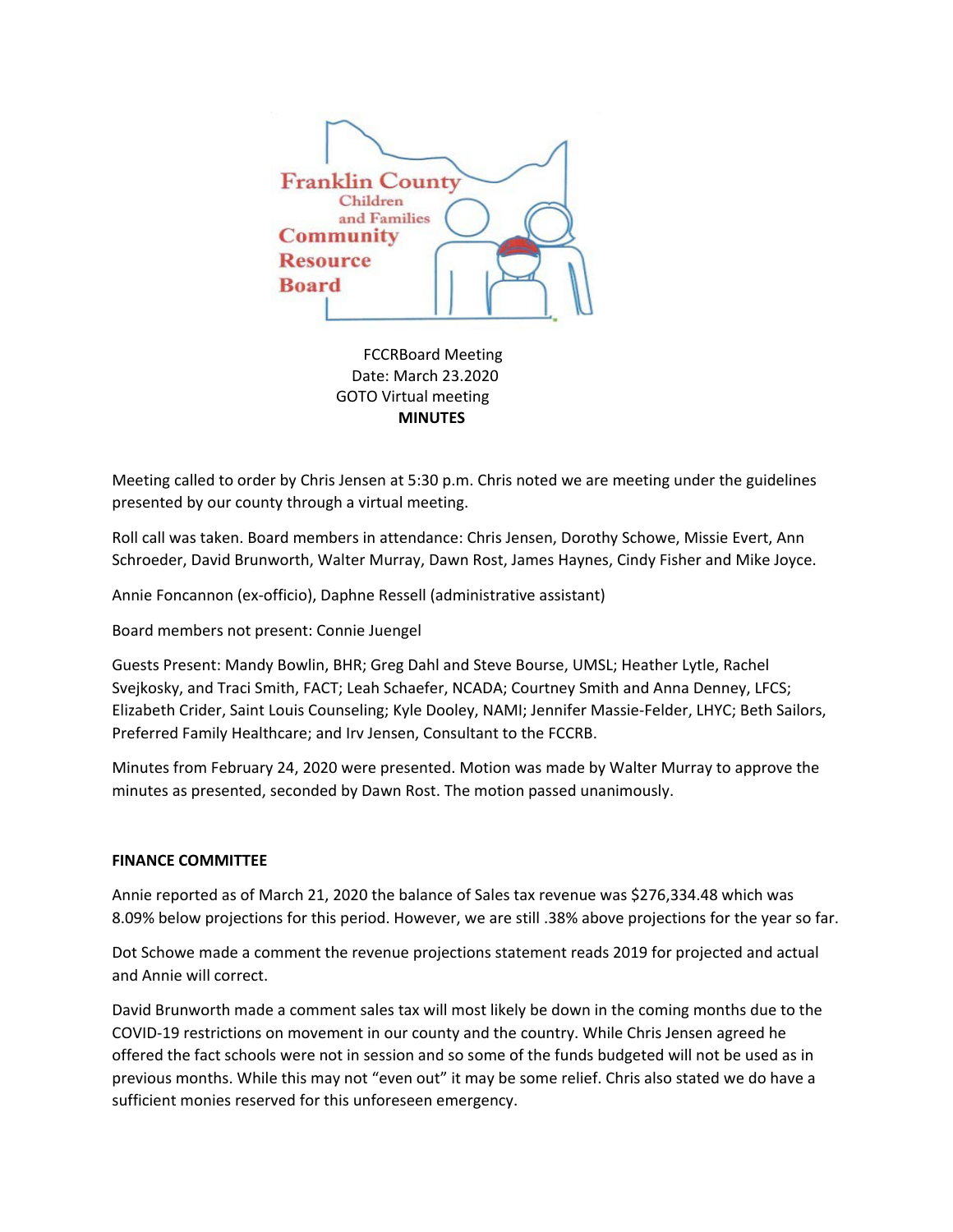The Financial Statement for January 27, 2020 through March 21, 2020 shows -\$5,078,024.11 due to the entry of the Awards and Grants being placed in the statement for this extended period due to accounting firm delay.

The Balance Sheet as of March 21, 2020 states the Checking/Savings account has \$299,083.51 and the Money Market has a balance of \$2,920,991.17.

David Brunworth made a motion to approve the Finance report and seconded by Walter Murray. The motion was approved unanimously.

# **PERSONNEL COMMITTEE**

No report

# **SELECTION AND REVIEW COMMITTEE**

One-time funding proposals will go out this week. Due to the unforeseen circumstances of the COVID-19 situation the proposals have not been sent. Also the proposals will include the information regarding the new 18-month funding cycle which will now be (15 months.)

### **MARKETING COMMITTEE**

Irv spoke with CASA before the COVID-19 restrictions were in place. He spoke about the Barry report and they were obviously very interested in the findings.

This week the ad campaign highlights Grace's Place. Irv presented an idea we focus on April being Child Abuse Awareness Month with information highlighting resources and positive messages and ideas on what to do when stressed with being home with children and all that is included with the COVID-19 situation. The CASA highlight will be moved to May.

### **BUILDING COMMITTEE**

Annie relayed the process has moved to the Office of Administration related to the Children's Division potentially moving into the Clark Vitt building. Annie has sent all requested information to OA. Due to the COVID-19 all state offices are now closed so she is not sure what that does to the timelines. Missie Evert stated the Union School Board did approve the 90 day extension we requested. Chris asked Annie to obtain the Union School Board's decision in writing.

### **OLD BUSINESS**

Policy and Procedure Changes – Annie is continuing to work on researching and writing policies to present in accordance with the suggestions of Audit. Annie presented a draft policy on Internal Fiscal Controls for the Board to review. David Brunworth made the suggestion to be specific (on page 2) who